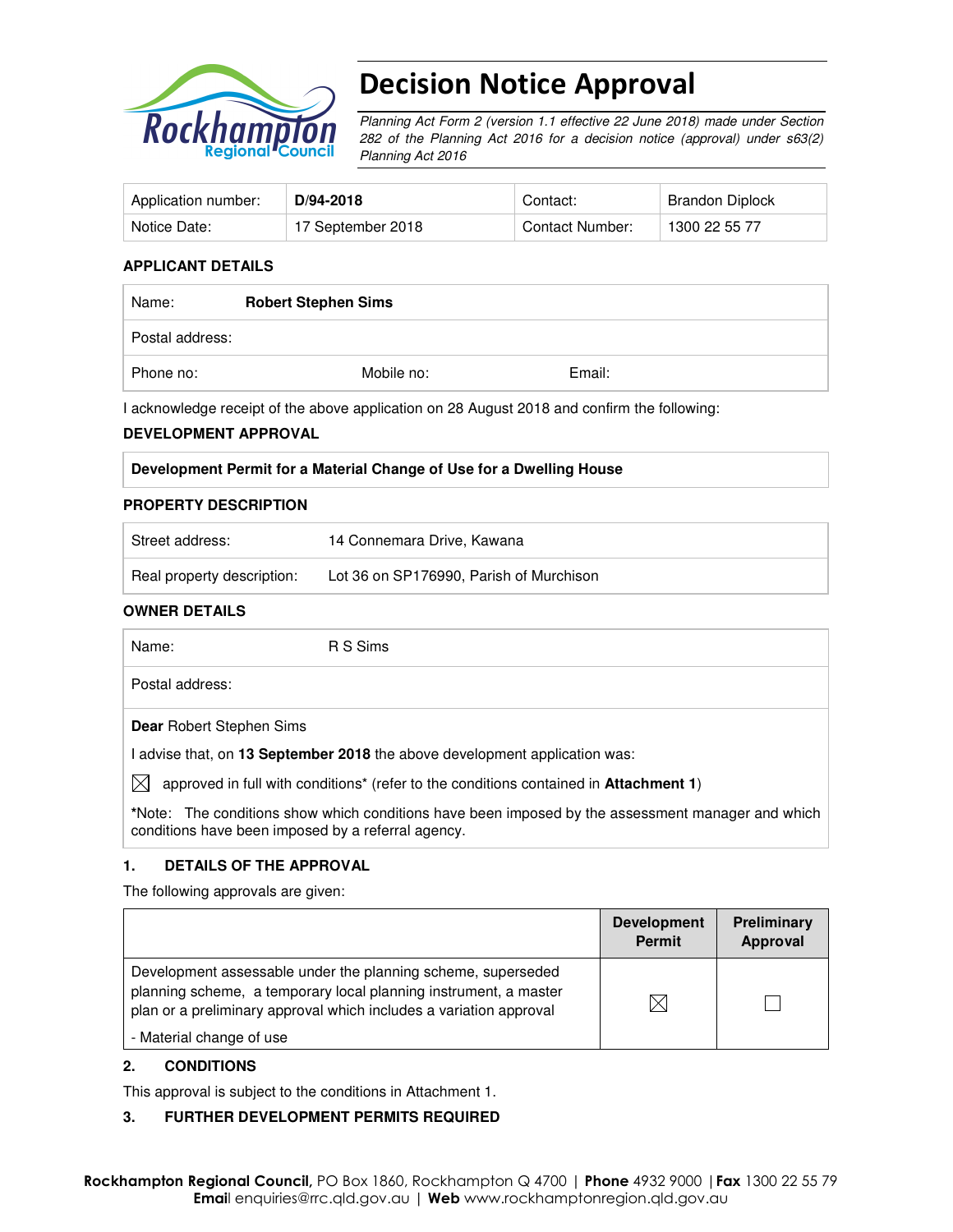Please be advised that the following development permits are required to be obtained before the development can be carried out:

| Type of development permit required | Subject of the required development permit |
|-------------------------------------|--------------------------------------------|
| <b>Operational Works</b>            | Site Works                                 |
| <b>Building Works</b>               |                                            |
| Plumbing and Drainage Works         |                                            |

#### **4. REFERRAL AGENCIES** NIL

# **5. THE APPROVED PLANS**

**The approved development must be completed and maintained generally in accordance with the approved drawings and documents:** 

| <b>Plan/Document Name</b>                | <b>Plan/Document Reference</b> | Dated        |
|------------------------------------------|--------------------------------|--------------|
| <b>Slope Stability Assessment Report</b> | GEO168574 Rev B                | 21 June 2018 |

#### **6. CURRENCY PERIOD FOR THE APPROVAL (s.85 of the Planning Act)**

The standard currency periods stated in section 85 of Planning Act 2016 apply to each aspect of development in this approval, if not stated in the conditions of approval attached.

# **7. STATEMENT OF REASONS**

| <b>Description of the</b><br>development | The proposed development is for a Material Change of Use for a Dwelling<br>House                                                                                                                                                                                                                                                                                    |  |  |
|------------------------------------------|---------------------------------------------------------------------------------------------------------------------------------------------------------------------------------------------------------------------------------------------------------------------------------------------------------------------------------------------------------------------|--|--|
| <b>Reasons for Decision</b>              | Assessment of the development against the relevant zone purpose,<br>a)<br>planning scheme codes and planning scheme policies demonstrates<br>that the proposed development will not cause significant adverse<br>impacts on the surrounding natural environment, built environment and<br>infrastructure, community facilities, or local character and amenity; and |  |  |
|                                          | b)<br>The proposed development does not compromise the relevant State<br>Planning Policy.                                                                                                                                                                                                                                                                           |  |  |
| <b>Assessment</b><br><b>Benchmarks</b>   | The proposed development was assessed against the following assessment<br>benchmarks:                                                                                                                                                                                                                                                                               |  |  |
|                                          | Steep Land Overlay Code                                                                                                                                                                                                                                                                                                                                             |  |  |
| <b>Matters prescribed by</b>             | The State Planning Policy – Part E;                                                                                                                                                                                                                                                                                                                                 |  |  |
| regulation                               | The Central Queensland Regional Plan;                                                                                                                                                                                                                                                                                                                               |  |  |
|                                          | The Rockhampton Region Planning Scheme 2015.<br>٠                                                                                                                                                                                                                                                                                                                   |  |  |
|                                          | The common material, being the material submitted with the<br>٠<br>application.                                                                                                                                                                                                                                                                                     |  |  |

## **8. APPEAL RIGHTS**

The rights of an applicant to appeal to a tribunal or the Planning and Environment Court against a decision about a development application are set out in chapter 6, part 1 of the Planning Act 2016. There may also be a right to make an application for a declaration by a tribunal (see chapter 6, part 2 of the Planning Act 2016).

#### Appeal by an applicant

An applicant for a development application may appeal to the Planning and Environment Court against the following:

- the refusal of all or part of the development application
- a provision of the development approval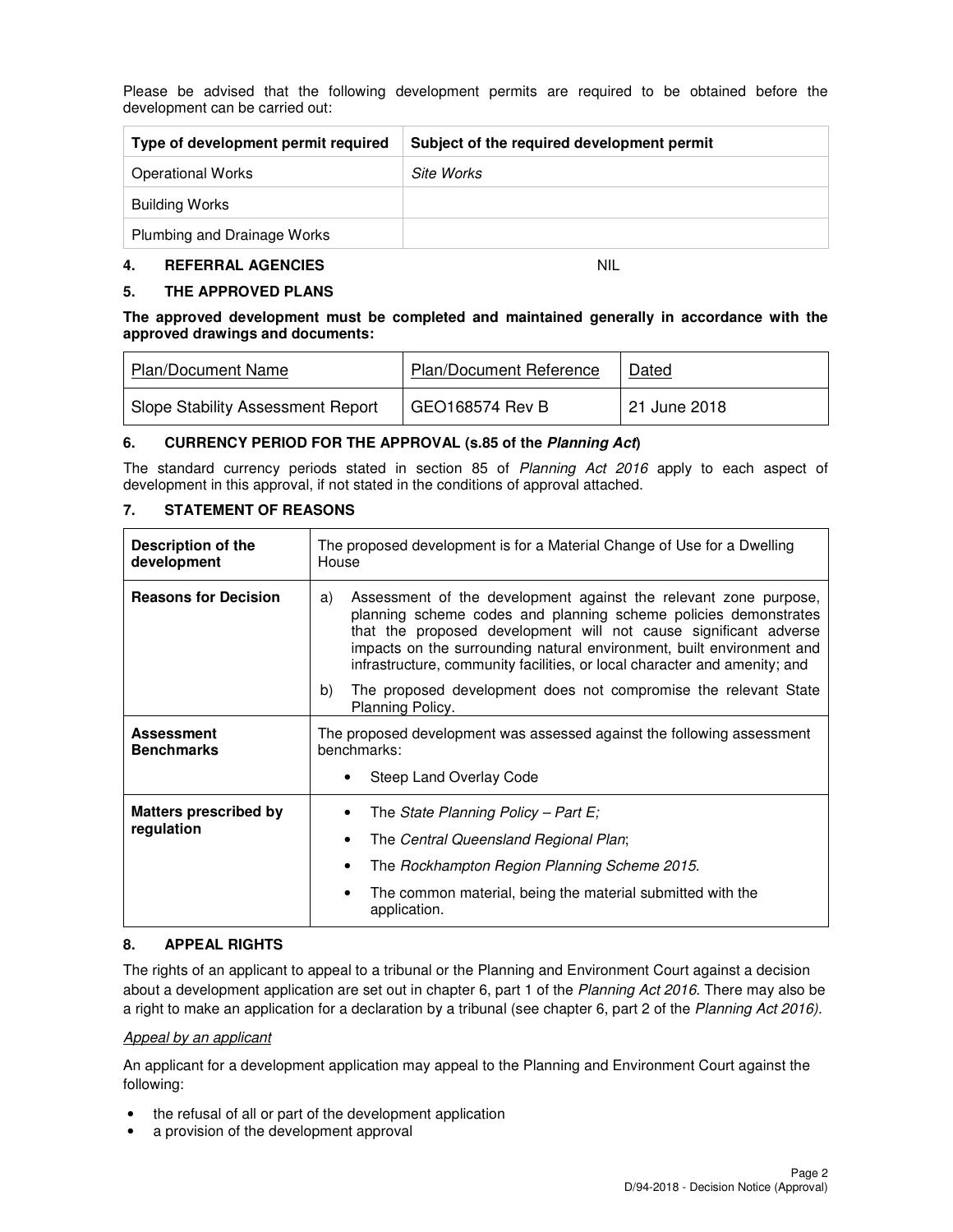- the decision to give a preliminary approval when a development permit was applied for
- a deemed refusal of the development application.

An applicant may also have a right to appeal to the Development tribunal. For more information, see schedule 1 of the Planning Act 2016.

The timeframes for starting an appeal in the Planning and Environment Court are set out in section 229 of the Planning Act 2016.

**Attachment 2** is an extract from the Planning Act 2016 that sets out the applicant's appeal rights and the appeal rights of a submitter.

#### **9. WHEN THE DEVELOPMENT APPROVAL TAKES EFFECT**

This development approval takes effect:

From the time the decision notice is given – if there is no submitter and the applicant does not appeal the decision to the court.

Or

When the submitter's appeal period ends – if there is a submitter and the applicant does not appeal the decision to the court.

Or

Subject to the decision of the court, when the appeal is finally decided  $-$  if an appeal is made to the court.

#### **10. ASSESSMENT MANAGER**

| Name: | Tarnya Fitzgibbon             | Signature: | Date: 17 September 2018 |
|-------|-------------------------------|------------|-------------------------|
|       | <b>COORDINATOR</b>            |            |                         |
|       | <b>DEVELOPMENT ASSESSMENT</b> |            |                         |

#### **Attachment 1 – Conditions of the approval**

**Part 1 – Conditions imposed by the assessment manager** [Note: where a condition is imposed about infrastructure under Chapter 4 of the Planning Act 2016, the relevant provision of the Act under which this condition was imposed must be specified.]

#### **Attachment 2—Extract on appeal rights**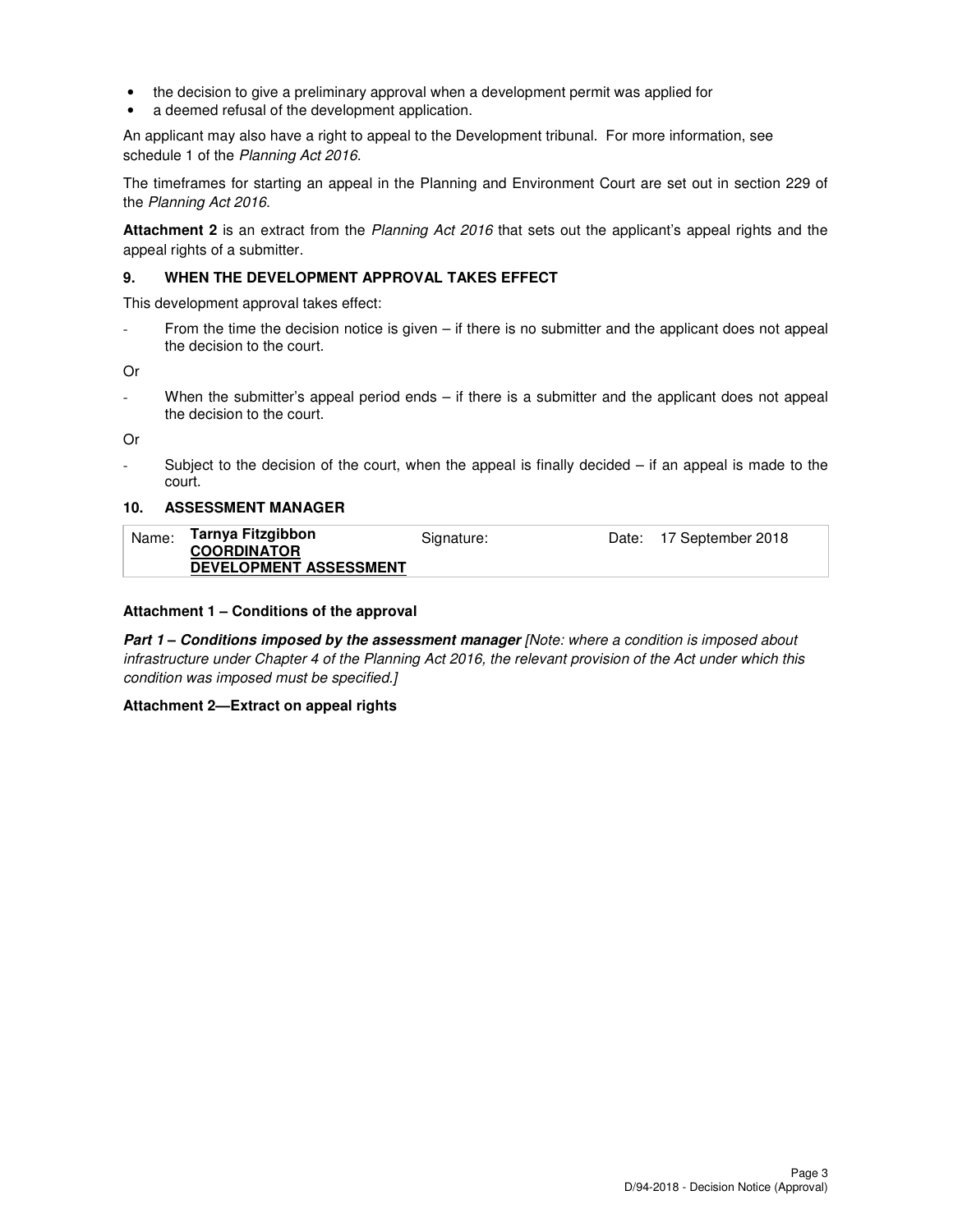

# **Attachment 1 – Part 1 Rockhampton Regional Council Conditions**

Planning Act 2016

- 1.0 ADMINISTRATION
- 1.1 The Developer and his employee, agent, contractor or invitee is responsible for ensuring compliance with the conditions of this development approval.
- 1.2 Where these Conditions refer to "Council" in relation to requiring Council to approve or to be satisfied as to any matter, or conferring on the Council a function, power or discretion, that role may be fulfilled in whole or in part by a delegate appointed for that purpose by the Council.
- 1.3 All conditions, works, or requirements of this development approval must be undertaken, completed, and be accompanied by a Compliance Certificate for any operational works required by this development approval:
	- 1.3.1 to Council's satisfaction;
	- 1.3.2 at no cost to Council; and
	- 1.3.3 prior to the commencement of the use

unless otherwise stated.

- 1.4 Infrastructure requirements of this development approval must be contributed to the relevant authorities, where applicable, at no cost to Council, prior to the commencement of the use, unless otherwise stated.
- 1.5 The following further Development Permits must be obtained prior to the commencement of any works associated with their purposes:
	- 1.5.1 Operational Works:
		- (i) Site Works;
	- 1.5.2 Plumbing and Drainage Works; and
	- 1.5.3 Building Works.
- 1.6 All Development Permits for Operational Works and Plumbing and Drainage Works must be obtained prior to the issue of a Development Permit for Building Works.
- 1.7 All works must be designed, constructed and maintained in accordance with the relevant Council policies, guidelines and standards, unless otherwise stated.
- 1.8 All engineering drawings/specifications, design and construction works must be in accordance with the requirements of the relevant Australian Standards and must be approved, supervised and certified by a Registered Professional Engineer of Queensland.

# 2.0 APPROVED PLANS AND DOCUMENTS

2.1 The approved development must be completed and maintained generally in accordance with the approved plans and documents, except where amended by any condition of this development approval:

| Plan/Document Name                                  | <b>Plan/Document Reference</b> | Dated        |
|-----------------------------------------------------|--------------------------------|--------------|
| Slope Stability Assessment Report   GEO168574 Rev B |                                | 21 June 2018 |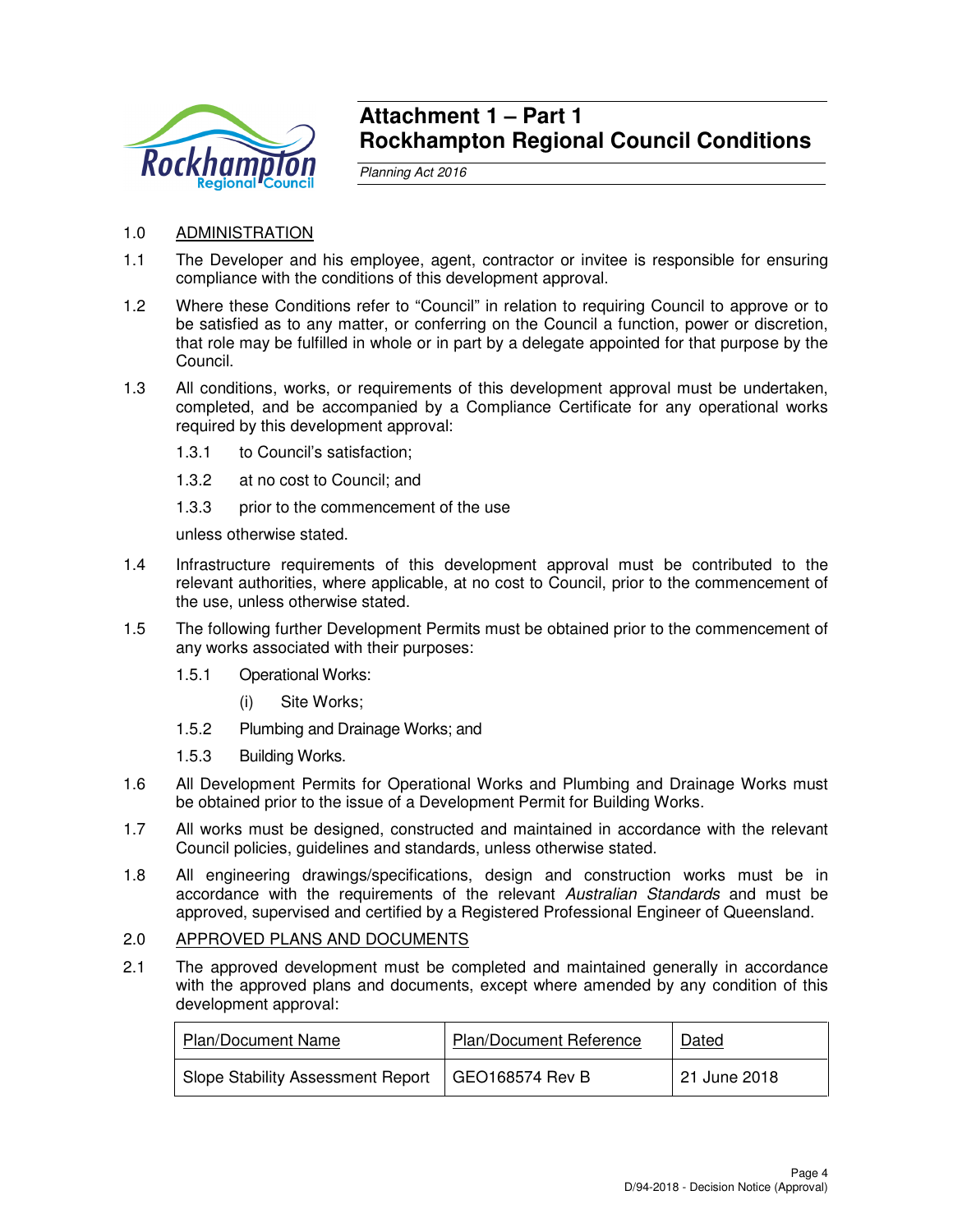- 2.2 Where there is any conflict between the conditions of this development approval and the details shown on the approved plans and documents, the conditions of this development approval must prevail.
- 2.3 Where conditions require the above plans or documents to be amended, the revised document(s) must be submitted for approval by Council prior to the submission of an application for a Development Permit for Operational Works.

# 3.0 ACCESS WORKS

3.1 All access works must be designed and constructed in accordance with the Capricorn Municipal Development Guidelines.

# 4.0 PLUMBING AND DRAINAGE WORKS

- 4.1 All internal plumbing and drainage works must be designed and constructed in accordance with the approved plans (refer to condition 2.1), Capricorn Municipal Development Guidelines, Water Supply (Safety and Reliability) Act 2008, Plumbing and Drainage Act 2002, and Council's Plumbing and Drainage Policies.
- 4.2 The development must be connected to Council's reticulated sewerage and water networks.

# 5.0 ROOF AND ALLOTMENT DRAINAGE WORKS

- 5.1 All roof and allotment drainage works must be designed and constructed in accordance with the approved plans (refer to condition 2.1), Queensland Urban Drainage Manual, Capricorn Municipal Development Guidelines, and sound engineering practice.
- 5.2 All roof and allotment runoff from the development must be directed to a lawful point of discharge and must not restrict, impair or change the natural flow of runoff water or cause a nuisance to surrounding land or infrastructure.
- 5.3 The development must not increase peak stormwater runoff for a selected range of storm events up to and including a one per cent (1%) Annual exceedance probability storm event, for the post-development conditions.

# 6.0 SITE WORKS

- 6.1 A Development Permit for Operational Works (site works) must be obtained prior to the commencement of any site works on the development site.
- 6.2 Any application for a Development Permit for Operational Works (site works) must be accompanied by an earthworks plan that clearly identifies the following:
	- 6.2.1 the location of cut and/or fill;
	- 6.2.2 the type of fill to be used and the manner in which it is to be compacted;
	- 6.2.3 the quantum of fill to be deposited or removed and finished cut and/or fill levels;
	- 6.2.4 details of any proposed access routes that are intended to be used to transport fill to or from the development site; and
	- 6.2.5 the maintenance of access roads to and from the development site so that they are free of all cut and/or fill material and cleaned as necessary.
- 6.3 Cut and fill of the subject allotment must only be undertaken in areas where site-specific slope stability assessments have been carried out by a *Registered Professional Engineer of* Queensland experienced in Geotechnical investigations. In this regard, any works must comply with the recommendations of the site-specific assessments as approved by Council.
- 6.4 Cut and fill of the subject allotment must be undertaken in accordance with the recommendations of the Slope Stability Report (refer to condition 2.1).
- 6.5 Slope stability must be managed as follows:
	- 6.5.1 all engineering drawings/specifications and designs must be in accordance with the requirements of the relevant Australian Standard AS3798 "Guidelines on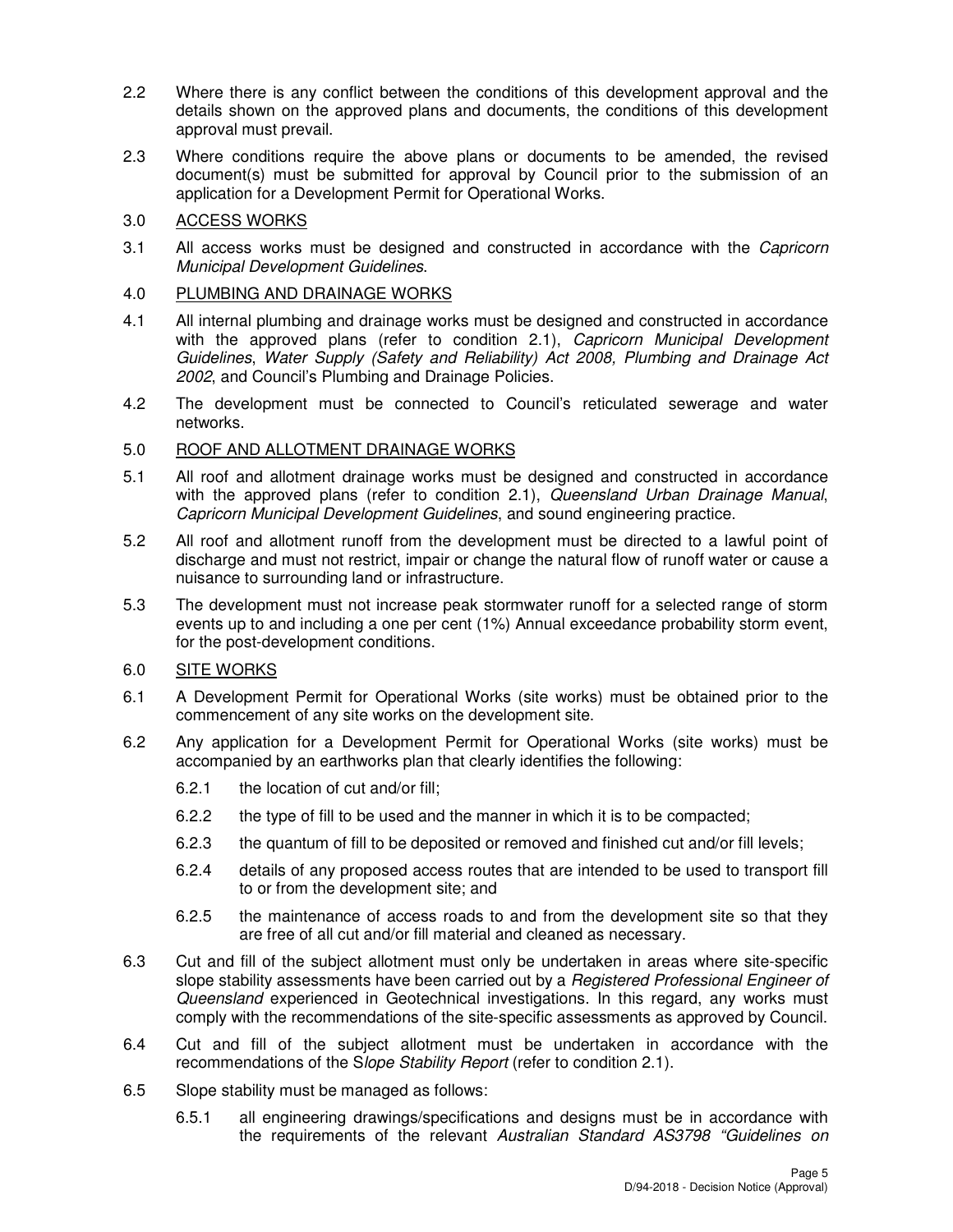earthworks for commercial and residential developments" and must be approved by a Registered Professional Engineer of Queensland;

- 6.5.2 site inspections must be undertaken by a Registered Professional Engineer of Queensland to confirm the design; and
- 6.5.3 full engineering certification must be undertaken by a Registered Professional Engineer of Queensland.
- 6.6 All earthworks must be undertaken in accordance with Australian Standard AS3798 "Guidelines on earthworks for commercial and residential developments".
- 6.7 Site works must be constructed such that they do not, at any time, in any way restrict, impair or change the natural flow of runoff water, or cause a nuisance or worsening to surrounding land or infrastructure.
- 6.8 Retaining structures above one (1) metre in height that are not incidental works to a Development Permit for Building Works, must not be constructed unless separately and specifically certified by a Registered Professional Engineer of Queensland and must be approved as part of a Development Permit for Operational Works (site works).
- 6.9 All site works must be undertaken to ensure that there is:
	- 6.9.1 no increase in upstream or downstream flood levels for all levels of immunity up to a one per cent (1%) Annual exceedance probability flood event;
	- 6.9.2 no increase in velocity profiles, for which no remedy exists to prevent erosion and/or scouring. In the event that modelling shows non-compliance with the above, works must be undertaken within the system to satisfy the above criteria for development; and
	- 6.9.3 a lawful point of discharge to which the approved works drain during construction phase.

Easements will be required over any other land to accommodate the flows.

# 7.0 ASSET MANAGEMENT

- 7.1 Any alteration necessary to electricity, telephone, water mains, sewerage mains, and/or public utility installations resulting from the development or in connection with the development, must be undertaken and completed at no cost to Council.
- 7.2 Any damage to existing stormwater, water supply and sewerage infrastructure, kerb and channel, pathway or roadway (including removal of concrete slurry from public land and Council infrastructure), that occurs while any works are being carried out in association with this development approval must be repaired at full cost to the developer. This includes the reinstatement of any existing traffic signs or pavement markings that may have been removed or damaged.

## 8.0 ENVIRONMENTAL

8.1 An Erosion Control and Stormwater Control Management Plan in accordance with the Capricorn Municipal Design Guidelines, must be implemented, monitored and maintained for the duration of the development works, and until all exposed soil areas are permanently stabilised (for example, turfed, hydromulched, concreted, landscaped). The plan must be available on-site for inspection by Council Officers whilst all works are being carried out.

# 9.0 OPERATING PROCEDURES

9.1 All construction materials, waste, waste skips, machinery and contractors' vehicles must be located and stored or parked within the development site. Storage of materials or parking of construction machinery or contractors' vehicles must not occur within Connemara Drive.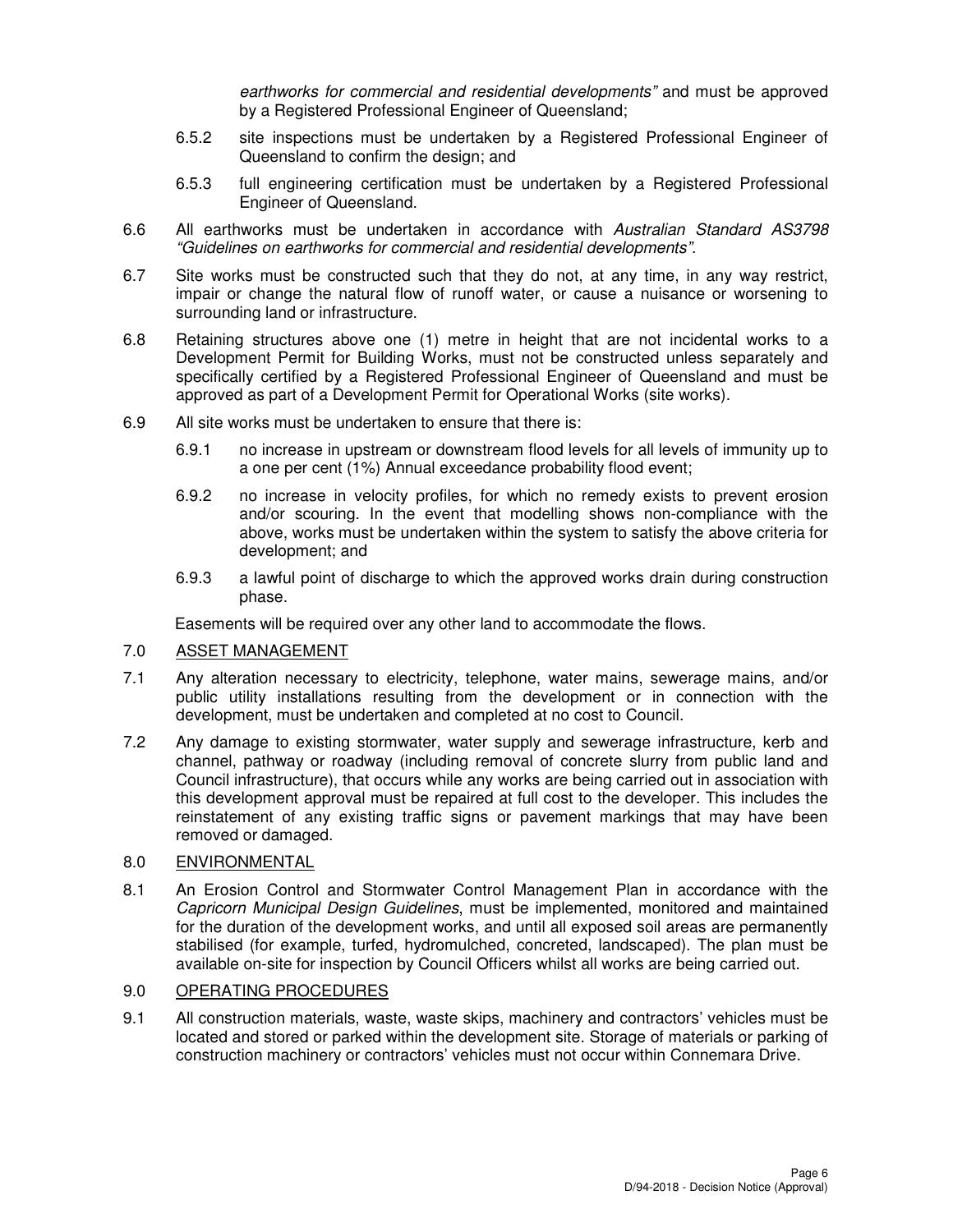# ADVISORY NOTES

# NOTE 1. Aboriginal Cultural Heritage

It is advised that under section 23 of the Aboriginal Cultural Heritage Act 2003, a person who carries out an activity must take all reasonable and practicable measures to ensure the activity does not harm Aboriginal cultural heritage (the "cultural heritage duty of care"). Maximum penalties for breaching the duty of care are listed in the Aboriginal cultural heritage legislation. The information on Aboriginal cultural heritage is available on the Department of Aboriginal and Torres Strait Islander and Partnerships website www.datsip.qld.gov.au.

# NOTE 2. General Environmental Duty

General environmental duty under the *Environmental Protection Act 1994* prohibits unlawful environmental nuisance caused by noise, aerosols, particles, dust, ash, fumes, light, odour or smoke beyond the boundaries of the development site during all stages of the development including earthworks, construction and operation.

## NOTE 3. General Safety Of Public During Construction

The Work Health and Safety Act 2011 and Manual of Uniform Traffic Control Devices must be complied with in carrying out any construction works, and to ensure safe traffic control and safe public access in respect of works being constructed on a road.

# NOTE 4. Works in Road Reserve Permit

It is advised that a Works in Road Reserve Permit (including a fee for the vehicle crossover and compliant with Standard Capricorn Municipal Development Guidelines, Standard Drawings) will be required for access works.

## NOTE 5. Infrastructure Charges Notice

Council has resolved not to issue an Infrastructure Charges Notice for this development because the new infrastructure charges arising from the development are less than the credits applicable for the new development.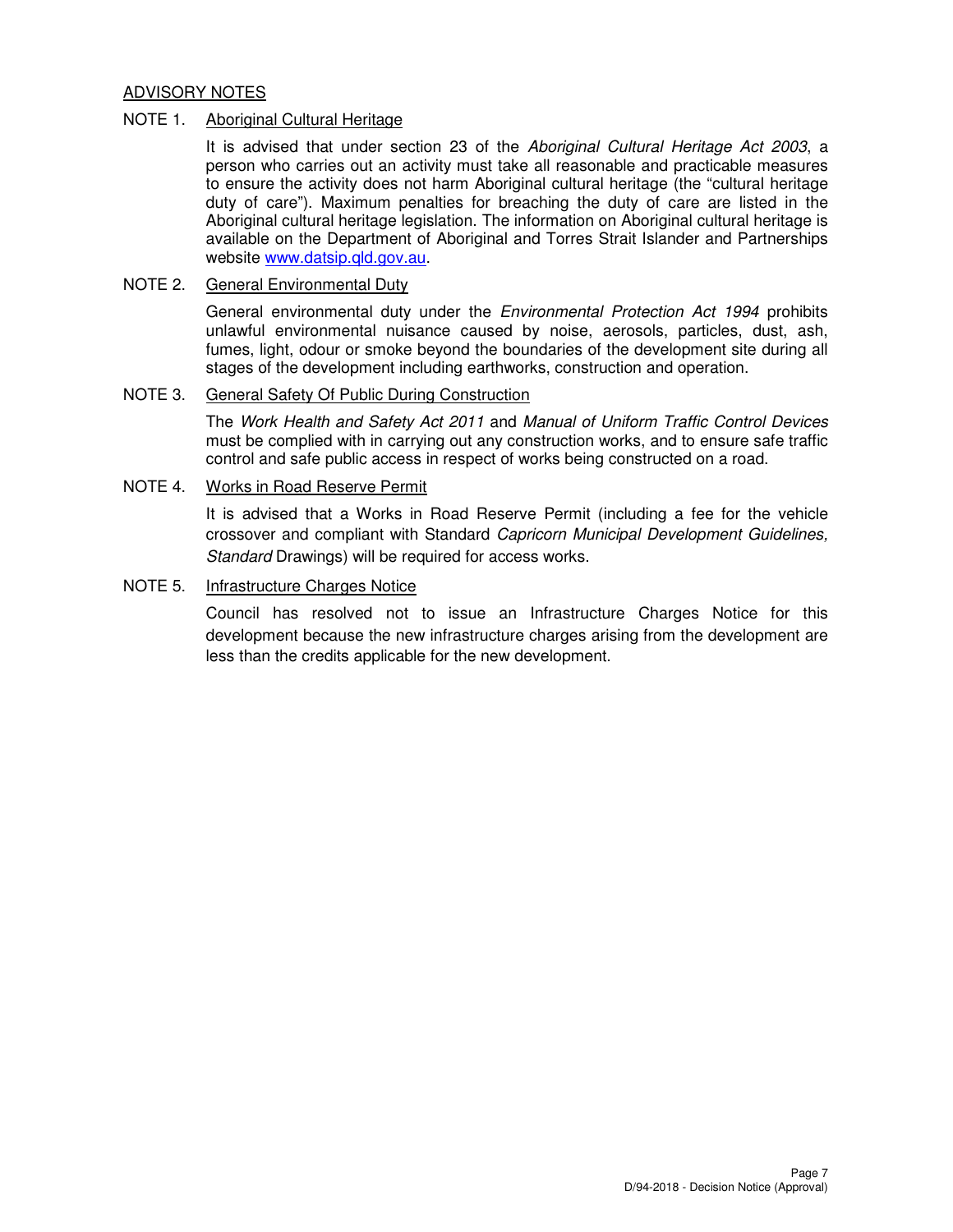

# **Attachment 2 - Appeal Rights**

PLANNING ACT 2016

The following is an extract from the Planning Act 2016 (Chapter 6)

#### **Appeal rights**

#### **229 Appeals to tribunal or P&E Court**

- (1) Schedule 1 states—
	- (a) matters that may be appealed to— (i) either a tribunal or the P&E Court; or (ii) only a tribunal; or (iii) only the P&E Court; and
	- (b) the person—
		- (i) who may appeal a matter (the **appellant**); and
		- (ii) who is a respondent in an appeal of the matter; and (iii) who is a co-respondent in an appeal of the matter; and
		- (iv) who may elect to be a co-respondent in an appeal of the matter.
- (2) An appellant may start an appeal within the appeal period.
- (3) The **appeal period** is—
	- (a) for an appeal by a building advisory agency—10 business days after a decision notice for the decision is given to the agency or
	- (b) for an appeal against a deemed refusal—at any time after the deemed refusal happens; or
	- (c) for an appeal against a decision of the Minister, under chapter 7, part 4, to register premises or to renew the registration of premises—20 business days after a notice is published under section 269(3)(a) or (4); or
	- (d) for an appeal against an infrastructure charges notice— 20 business days after the infrastructure charges notice is given to the person; or
	- (e) for an appeal about a deemed approval of a development application for which a decision notice has not been given—30 business days after the applicant gives the deemed approval notice to the assessment manager; or
	- (f) for any other appeal—20 business days after a notice of the decision for the matter, including an enforcement notice, is given to the person.
	- Note—

See the P&E Court Act for the court's power to extend the appeal period.

- (4) Each respondent and co-respondent for an appeal may be heard in the appeal.
- (5) If an appeal is only about a referral agency's response, the assessment manager may apply to the tribunal or P&E Court to withdraw from the appeal.
- (6) To remove any doubt, it is declared that an appeal against an infrastructure charges notice must not be about—
	- (a) the adopted charge itself; or
	- (b) for a decision about an offset or refund—
		- (i) the establishment cost of trunk infrastructure identified in a LGIP; or
		- (ii) the cost of infrastructure decided using the method
- included in the local government's charges resolution. **230 Notice of appeal**
- (1) An appellant starts an appeal by lodging, with the registrar of the tribunal or P&E Court, a notice of appeal that—
	- (a) is in the approved form; and
	- (b) succinctly states the grounds of the appeal.
- (2) The notice of appeal must be accompanied by the required fee.
- (3) The appellant or, for an appeal to a tribunal, the registrar must, within the service period, give a copy of the notice of appeal to—
- (a) the respondent for the appeal; and
- (b) each co-respondent for the appeal; and
- (c) for an appeal about a development application under schedule 1, table 1, item 1—each principal submitter for the development application; and
- (d) for an appeal about a change application under schedule 1, table 1, item 2—each principal submitter for the change application; and
- (e) each person who may elect to become a co-respondent for the appeal, other than an eligible submitter who is not a principal submitter in an appeal under paragraph  $(c)$  or  $(d)$ ; and
- (f) for an appeal to the P&E Court—the chief executive; and
- (g) for an appeal to a tribunal under another Act—any other person who the registrar considers appropriate.
- (4) The **service period** is—
	- (a) if a submitter or advice agency started the appeal in the P&E Court—2 business days after the appeal is started; or
	- (b) otherwise—10 business days after the appeal is started.
- (5) A notice of appeal given to a person who may elect to be a co-respondent must state the effect of subsection
- (6) A person elects to be a co-respondent by filing a notice of election, in the approved form, within 10 business days after the notice of appeal is given to the person*.*
- **231 Other appeals**
- (1) Subject to this chapter, schedule 1 and the P&E Court Act, unless the Supreme Court decides a decision or other matter under this Act is affected by jurisdictional error, the decision or matter is non-appealable.
- (2) The Judicial Review Act 1991, part 5 applies to the decision or matter to the extent it is affected by jurisdictional error.
- (3) A person who, but for subsection (1) could have made an application under the Judicial Review Act 1991 in relation to the decision or matter, may apply under part 4 of that Act for a statement of reasons in relation to the decision or matter.
- (4) In this section— **decision** includes—
	- (a) conduct engaged in for the purpose of making a decision; and
	- (b) other conduct that relates to the making of a decision; and
	- (c) the making of a decision or the failure to make a decision; and
	- (d) a purported decision; and
	- (e) a deemed refusal.

**non-appealable**, for a decision or matter, means the decision or matter—

- (a) is final and conclusive; and
- (b) may not be challenged, appealed against, reviewed, quashed, set aside or called into question in any other way under the Judicial Review Act 1991 or otherwise, whether by the Supreme Court, another court, a tribunal or another entity; and
- (c) is not subject to any declaratory, injunctive or other order of the Supreme Court, another court, a tribunal or another entity on any ground.

#### **232 Rules of the P&E Court**

- (1) A person who is appealing to the P&E Court must comply with the rules of the court that apply to the appeal.
- (2) However, the P&E Court may hear and decide an appeal even if the person has not complied with rules of the P&E Court.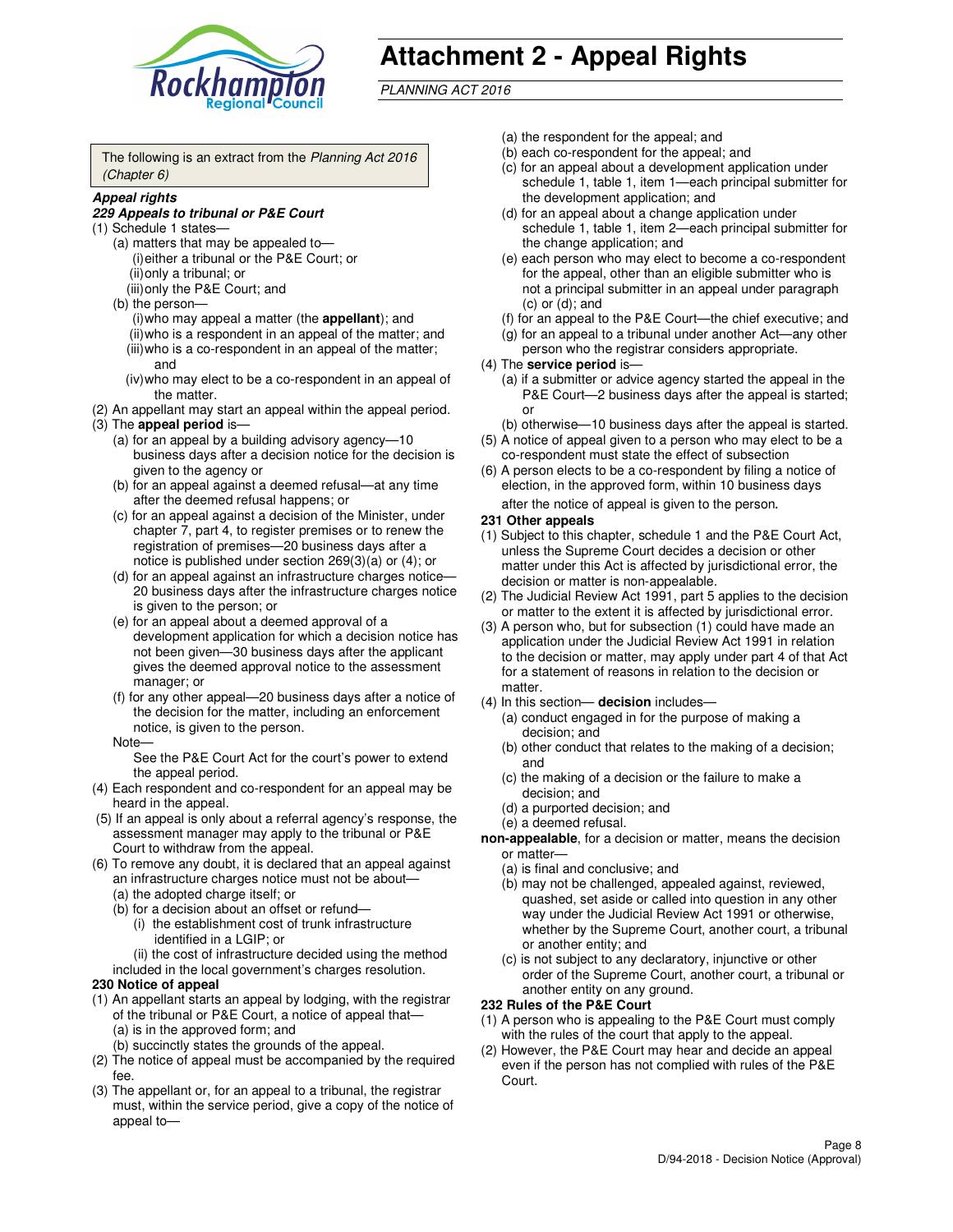

# **Appeal Rights**

PLANNING ACT 2016

# **Schedule 1**

# **Appeals section 229**

#### **1 Appeal rights and parties to appeals**

- (1) Table 1 states the matters that may be appealed to—(a) the P&E court; or (b) a tribunal.
- (2) However, table 1 applies to a tribunal only if the matter involves—
	- (a) the refusal, or deemed refusal of a development application, for—
	- (i) a material change of use for a classified building; or
	- (ii) operational work associated with building work, a retaining wall, or a tennis court; or
	- (b) a provision of a development approval for—
	- (i) a material change of use for a classified building; or
- (ii) operational work associated with building work, a retaining wall, or a tennis court; or
	- (c) if a development permit was applied for—the decision to give a preliminary approval for—
		- (i) a material change of use for a classified building; or
		- (ii) operational work associated with building work, a retaining wall, or a tennis court; or
	- (d) a development condition if—
		- (i) the development approval is only for a material change of use that involves the use of a building classified under the Building Code as a class 2 building; and
		- (ii) the building is, or is proposed to be, not more than 3 storeys; and
		- (iii) the proposed development is for not more than 60 sole-occupancy units; or
	- (e) a decision for, or a deemed refusal of, an extension application for a development approval that is only for a material change of use of a classified building; or
	- (f) a decision for, or a deemed refusal of, a change application for a development approval that is only for a material change of use of a classified building; or
	- (g) a matter under this Act, to the extent the matter relates to—
		- (i) the Building Act, other than a matter under that Act that may or must be decided by the Queensland Building and Construction Commission; or
		- (ii) the Plumbing and Drainage Act, part 4 or 5; or
	- (h) a decision to give an enforcement notice in relation to a matter under paragraphs (a) to (g); or
	- (i) a decision to give an infrastructure charges notice; or
	- (j) the refusal, or deemed refusal, of a conversion application; or
	- (k) a matter that, under another Act, may be appealed to the tribunal; or
	- (l) a matter prescribed by regulation.
- (3) Also, table 1 does not apply to a tribunal if the matter
	- involves—
	- (a) for a matter in subsection  $(2)(a)$  to  $(d)$ 
		- (i) a development approval for which the development application required impact assessment; and
		- (ii) a development approval in relation to which the assessment manager received a properly made submission for the development application; or
	- (b) a provision of a development approval about the identification or inclusion, under a variation approval, of a matter for the development.
- (4) Table 2 states the matters that may be appealed only to the P&E Court.
- (5) Table 3 states the matters that may be appealed only to the tribunal.
- (6) In each table—
	- (a) column 1 states the appellant in the appeal; and
	- (b) column 2 states the respondent in the appeal; and
	- (c) column 3 states the co-respondent (if any) in the appeal; and
	- (d) column 4 states the co-respondents by election (if any) in the appeal.
- (7) If the chief executive receives a notice of appeal under section 230(3)(f), the chief executive may elect to be a corespondent in the appeal.

| Table 1<br>Appeals to the P&E Court and, for certain matters, to a tribunal                                                                                                                                                                                                                                                                    |                           |                                         |                                                       |  |
|------------------------------------------------------------------------------------------------------------------------------------------------------------------------------------------------------------------------------------------------------------------------------------------------------------------------------------------------|---------------------------|-----------------------------------------|-------------------------------------------------------|--|
| 1. Development applications<br>An appeal may be made against-<br>(a) the refusal of all or part of the development application; or<br>(b) the deemed refusal of the development application; or<br>(c) a provision of the development approval; or<br>(d) if a development permit was applied for-the decision to give a preliminary approval. |                           |                                         |                                                       |  |
| Column 1                                                                                                                                                                                                                                                                                                                                       | Column 2                  | Column 3                                | Column 4                                              |  |
| Appellant                                                                                                                                                                                                                                                                                                                                      | Respondent                | Co-respondent<br>(if any)               | Co-respondent by election<br>$(if$ any)               |  |
| The applicant                                                                                                                                                                                                                                                                                                                                  | The assessment<br>manager | If the appeal is about<br>a concurrence | 1 A concurrence agency that is<br>not a co-respondent |  |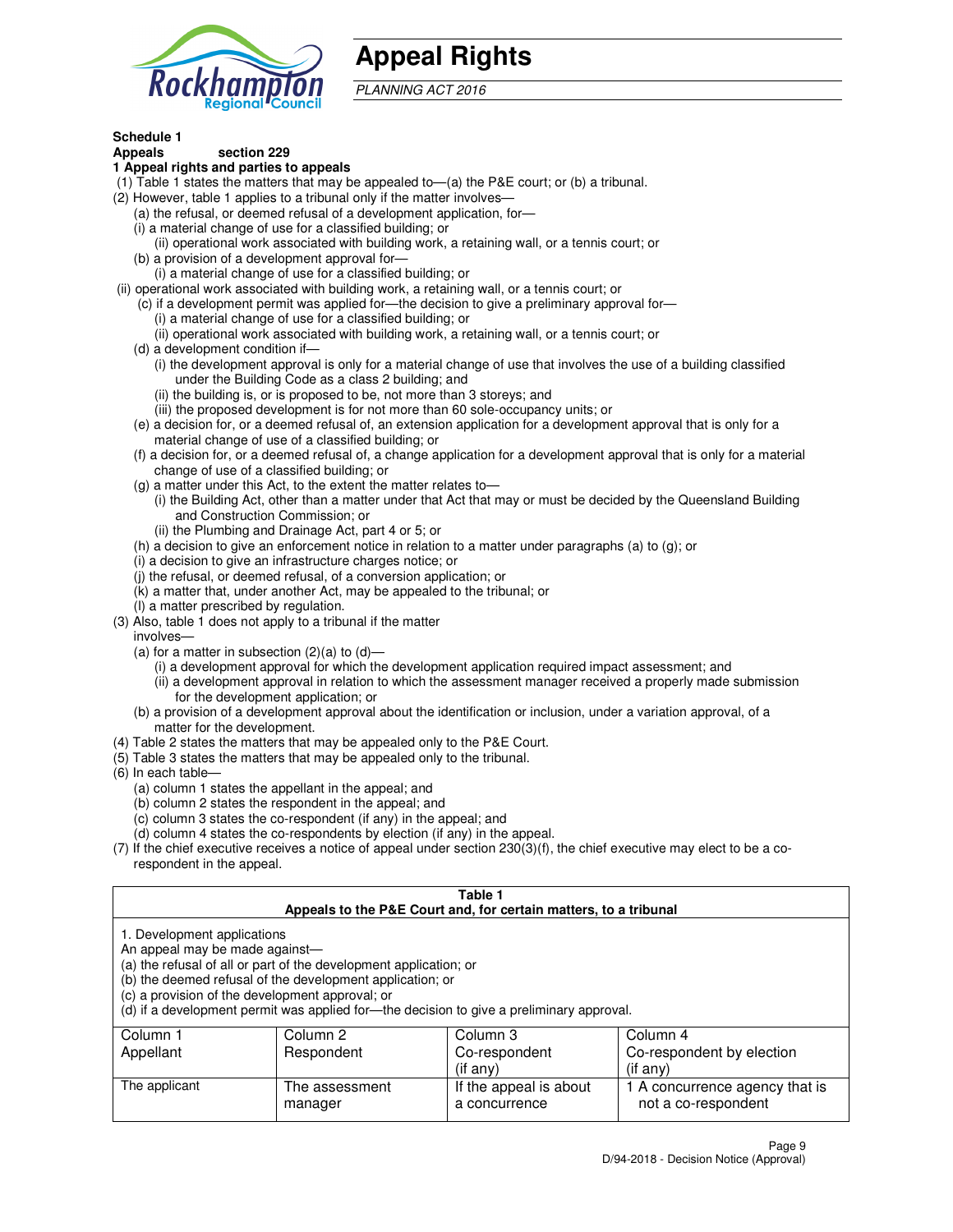| Table 1<br>Appeals to the P&E Court and, for certain matters, to a tribunal                                                                                                                             |                                   |                                                                 |                                                                                                                                                                                                                                                                                                                                                 |
|---------------------------------------------------------------------------------------------------------------------------------------------------------------------------------------------------------|-----------------------------------|-----------------------------------------------------------------|-------------------------------------------------------------------------------------------------------------------------------------------------------------------------------------------------------------------------------------------------------------------------------------------------------------------------------------------------|
|                                                                                                                                                                                                         |                                   | agency's referral<br>response-the<br>concurrence agency         | 2 If a chosen Assessment<br>manager is the respondent-<br>the prescribed assessment<br>manager<br>3 Any eligible advice agency for<br>the application<br>4 Any eligible submitter for the<br>application                                                                                                                                        |
| 2. Change applications<br>An appeal may be made against-<br>(b) a deemed refusal of a change application.                                                                                               |                                   |                                                                 | (a) a responsible entity's decision for a change application, other than a decision made by the P&E court; or                                                                                                                                                                                                                                   |
| Column 1<br>Appellant                                                                                                                                                                                   | Column <sub>2</sub><br>Respondent | Column <sub>3</sub><br>Co-respondent<br>(if any)                | Column 4<br>Co-respondent by election<br>(if any)                                                                                                                                                                                                                                                                                               |
| 1 The applicant<br>2 If the responsible<br>entity is the<br>assessment<br>manager-an<br>affected entity that<br>gave a pre-request<br>notice or response<br>notice                                      | The responsible<br>entity         | If an affected entity<br>starts the appeal-the<br>applicant     | 1 A concurrence agency for the<br>development application<br>2 If a chosen assessment<br>manager is the respondent-<br>the prescribed assessment<br>manager<br>3 A private certifier for the<br>development application<br>4 Any eligible advice agency for<br>the change application<br>5 Any eligible submitter for the<br>change application |
| 3. Extension applications<br>An appeal may be made against-<br>(a) the assessment manager's decision about an extension application; or<br>(b) a deemed refusal of an extension application.            |                                   |                                                                 |                                                                                                                                                                                                                                                                                                                                                 |
| Column 1<br>Appellant                                                                                                                                                                                   | Column <sub>2</sub><br>Respondent | Column <sub>3</sub><br>Co-respondent<br>(if any)                | Column 4<br>Co-respondent by election<br>(if any)                                                                                                                                                                                                                                                                                               |
| 1 The applicant<br>1<br>For a matter other<br>2<br>than a deemed<br>refusal of an<br>extension<br>application $-$ a<br>concurrence<br>agency, other than<br>the chief executive,<br>for the application | The assessment<br>manager         | If a concurrence<br>agency starts the<br>appeal - the applicant | If a chosen assessment<br>manager is the respondent $-$ the<br>prescribed assessment manager                                                                                                                                                                                                                                                    |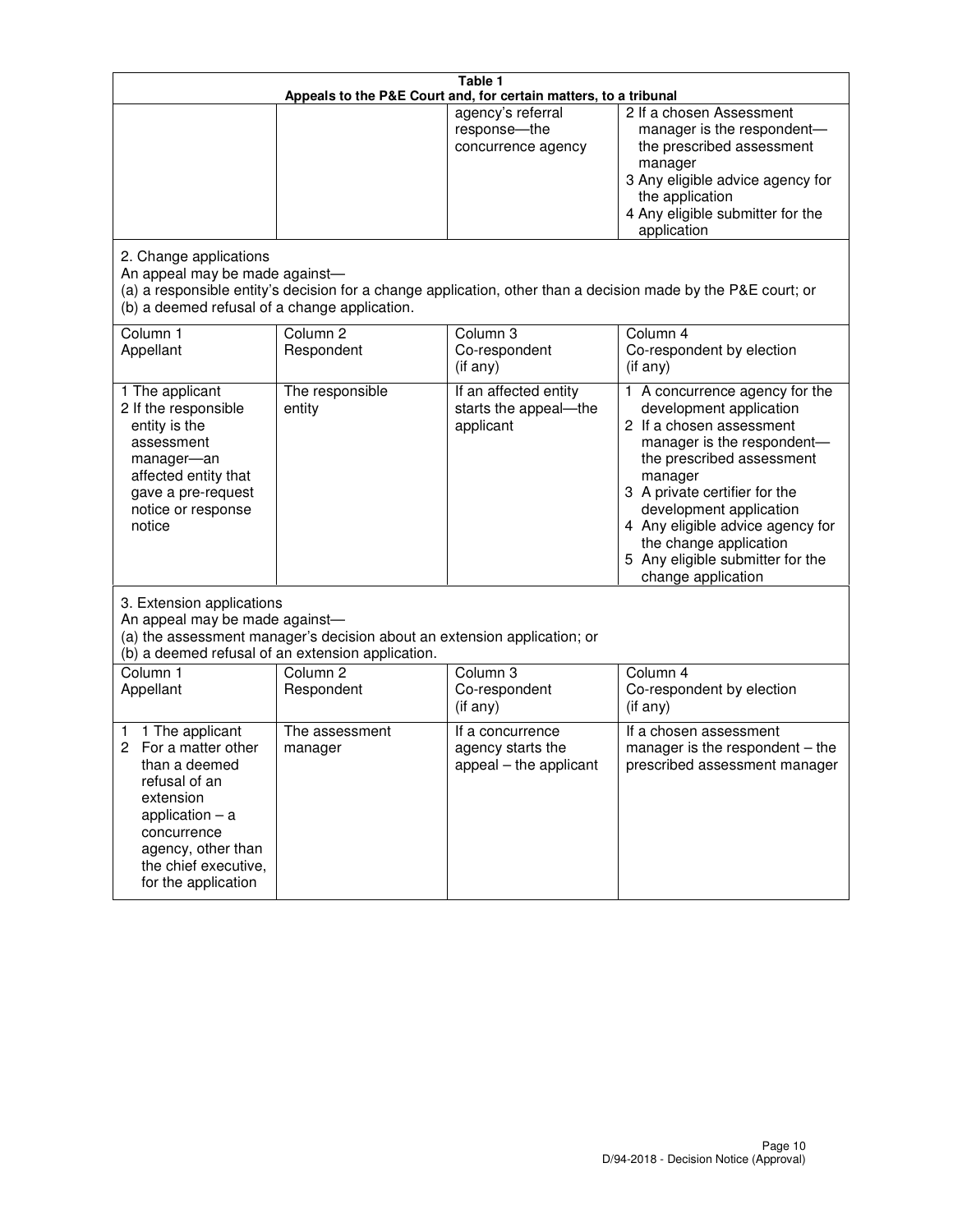#### **Table 1 Appeals to the P&E Court and, for certain matters, to a tribunal**

4. Infrastructure charges notices

An appeal may be made against an infrastructure charges notice on 1 or more of the following grounds

- a) The notice involved an error relating to
	- (i) The application of the relevant adopted charge; or

Examples of errors in applying an adopted charge –

- The incorrect application of gross floor area for a non-residential development
- Applying an incorrect 'use category', under a regulation, to the development
	- (i) The working out of extra demands, for section 120; or
	- (ii) An offset or refund; or
- b) The was no decision about an offset or refund; or
- c) If the infrastructure charges notice states a refund will be given the timing for giving the refund; or
- d) The amount of the charge is so unreasonable that no reasonable relevant local government could have imposed the amount.

| Column 1<br>Appellant                                    | Column 2<br>Respondent                                                    | Column 3<br>Co-respondent<br>$($ if any $)$ | Column 4<br>Co-respondent by election<br>$($ if any $)$ |
|----------------------------------------------------------|---------------------------------------------------------------------------|---------------------------------------------|---------------------------------------------------------|
| The person given the<br>Infrastructure charges<br>notice | The local government<br>that gave the<br>infrastructure charges<br>notice |                                             |                                                         |

5. Conversion applications

An appeal may be made against—

(a) the refusal of a conversion application; or

(b) a deemed refusal of a conversion application.

| Column 1<br>Appellant | Column 2<br>Respondent                                                  | Column 3<br>Co-respondent<br>$($ if any $)$ | Column 4<br>Co-respondent by election<br>$($ if any $)$ |
|-----------------------|-------------------------------------------------------------------------|---------------------------------------------|---------------------------------------------------------|
| The applicant         | The local government<br>to which the conversion<br>application was made |                                             |                                                         |

6. Enforcement notices

An appeal may be made against the decision to give an enforcement notice.

| Column 1<br>Appellant                      | Column 2<br>Respondent       | Column 3<br>Co-respondent<br>$($ if any $)$ | Column 4<br>Co-respondent by election<br>(if any)                                                                                                                          |
|--------------------------------------------|------------------------------|---------------------------------------------|----------------------------------------------------------------------------------------------------------------------------------------------------------------------------|
| The person given the<br>enforcement notice | The enforcement<br>authority |                                             | If the enforcement authority is<br>not the local government for<br>the premises in relation to which<br>the offence is alleged to have<br>happened-the local<br>government |

#### **Table 2 Appeals to the P&E Court only**

1. Appeals from tribunal

An appeal may be made against a decision of a tribunal, other than a decision under

section 252, on the ground of—

(a) an error or mistake in law on the part of the tribunal; or

(b) jurisdictional error.

| Column 1<br>Appellant                             | Column 2<br>Respondent                                    | Column 3<br>Co-respondent<br>(if any) | Column 4<br>Co-respondent by election<br>(if any) |
|---------------------------------------------------|-----------------------------------------------------------|---------------------------------------|---------------------------------------------------|
| A party to the<br>proceedings for the<br>decision | The other party to the<br>proceedings for the<br>decision | $\overline{\phantom{a}}$              |                                                   |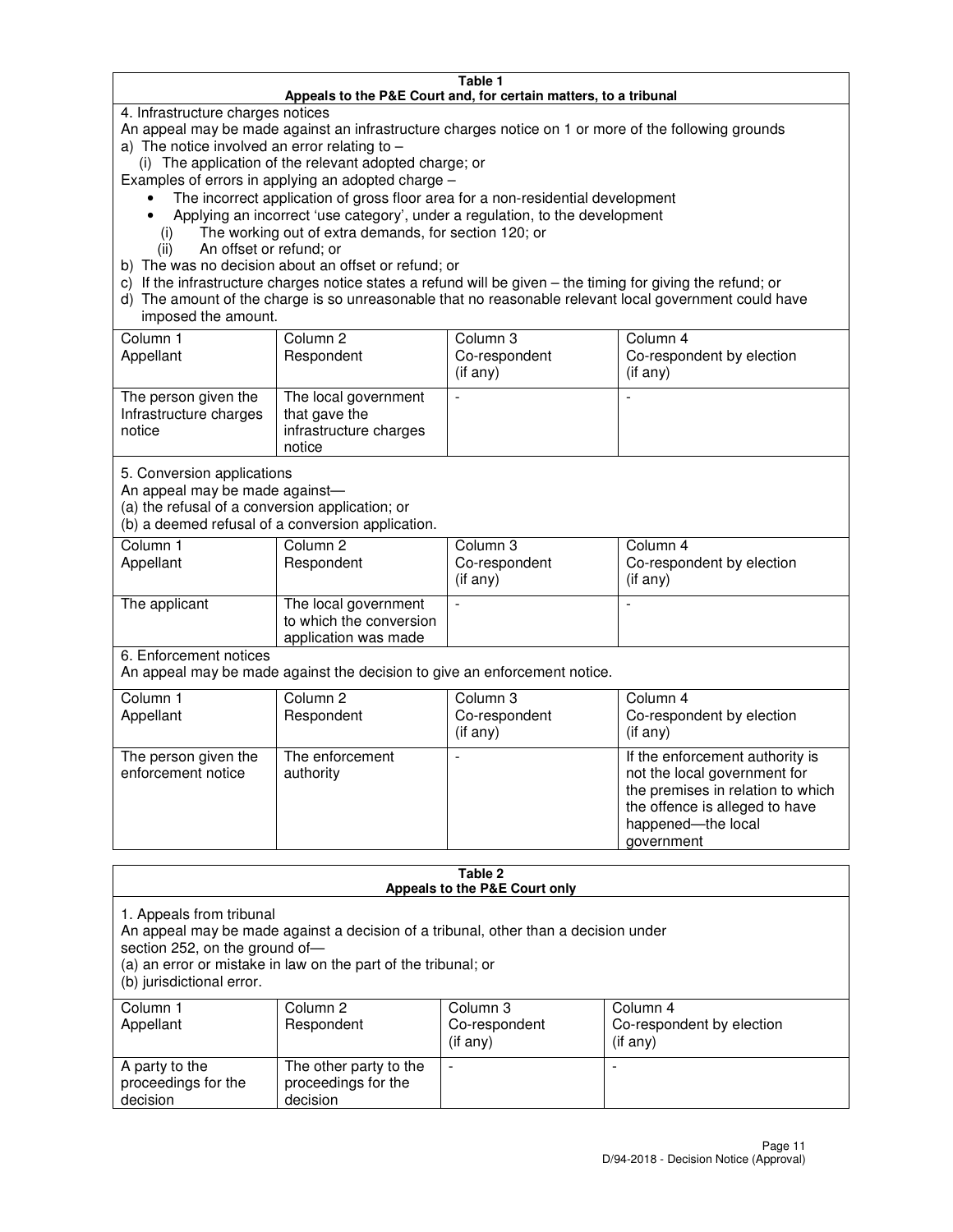#### **Table 2 Appeals to the P&E Court only**

2. Eligible submitter appeals

An appeal may be made against the decision to give a development approval, or an approval for a change application, to the extent that the decision relates to—

(a) any part of the development application for the development approval that required impact assessment; or (b) a variation request.

| Column 1<br>Appellant                                                                                                                                                                                                                                                                                                                                                                                              | Column 2<br>Respondent                                                                                                     | Column 3<br>Co-respondent<br>$(if$ any)                                                                                  | Column 4<br>Co-respondent by election<br>(if any)    |  |
|--------------------------------------------------------------------------------------------------------------------------------------------------------------------------------------------------------------------------------------------------------------------------------------------------------------------------------------------------------------------------------------------------------------------|----------------------------------------------------------------------------------------------------------------------------|--------------------------------------------------------------------------------------------------------------------------|------------------------------------------------------|--|
| 1 For a development<br>application-an<br>eligible submitter for<br>the development<br>application<br>2 For a change<br>application-an<br>eligible submitter for<br>the change<br>application                                                                                                                                                                                                                       | 1 For a development<br>application-the<br>assessment<br>manager<br>2 For a change<br>application-the<br>responsible entity | 1 The applicant<br>2 If the appeal is<br>about a concurrence<br>agency's referral<br>response--the<br>concurrence agency | Another eligible<br>submitter for the<br>application |  |
| 3. Eligible submitter and eligible advice agency appeals<br>An appeal may be made against a provision of a development approval, or failure to<br>include a provision in the development approval, to the extent the matter relates to-<br>(a) any part of the development application or the change application, for the development approval, that<br>required impact assessment; or<br>(b) a variation request. |                                                                                                                            |                                                                                                                          |                                                      |  |
| Column 1                                                                                                                                                                                                                                                                                                                                                                                                           | Column 2                                                                                                                   | Column 3                                                                                                                 | Column 4                                             |  |
| Appellant                                                                                                                                                                                                                                                                                                                                                                                                          | Respondent                                                                                                                 | Co-respondent<br>$(if$ anv)                                                                                              | Co-respondent by election<br>$(if$ anv)              |  |

| Appellant                                                                                                                                                                                                                                                                                     | Respondent                                                                                                                 | Co-respondent<br>(if any)                                                                                                 | Co-respondent by election<br>$(if$ any)           |  |
|-----------------------------------------------------------------------------------------------------------------------------------------------------------------------------------------------------------------------------------------------------------------------------------------------|----------------------------------------------------------------------------------------------------------------------------|---------------------------------------------------------------------------------------------------------------------------|---------------------------------------------------|--|
| 1 For a development<br>application-an<br>eligible submitter for<br>the development<br>application<br>2 For a change<br>application-an<br>eligible submitter for<br>the change<br>application<br>3 An eligible advice<br>agency for the<br>development<br>application or<br>change application | 1 For a development<br>application-the<br>assessment<br>manager<br>2 For a change<br>application-the<br>responsible entity | 1 The applicant<br>2 If the appeal is<br>about a concurrence<br>agency's referral<br>response---the<br>concurrence agency | Another eligible submitter for the<br>application |  |
| 4. Compensation claims<br>An appeal may be made against-<br>(a) a decision under section 32 about a compensation claim; or<br>(b) a decision under section 265 about a claim for compensation; or<br>(c) a deemed refusal of a claim under paragraph (a) or (b).                              |                                                                                                                            |                                                                                                                           |                                                   |  |
| Column 1<br>Appellant                                                                                                                                                                                                                                                                         | Column 2<br>Respondent                                                                                                     | Column 3<br>Co-respondent<br>(if any)                                                                                     | Column 4<br>Co-respondent by election<br>(if any) |  |
| A person dissatisfied                                                                                                                                                                                                                                                                         | The local                                                                                                                  |                                                                                                                           |                                                   |  |

5. Registered premises

government to which the claim was made

with the decision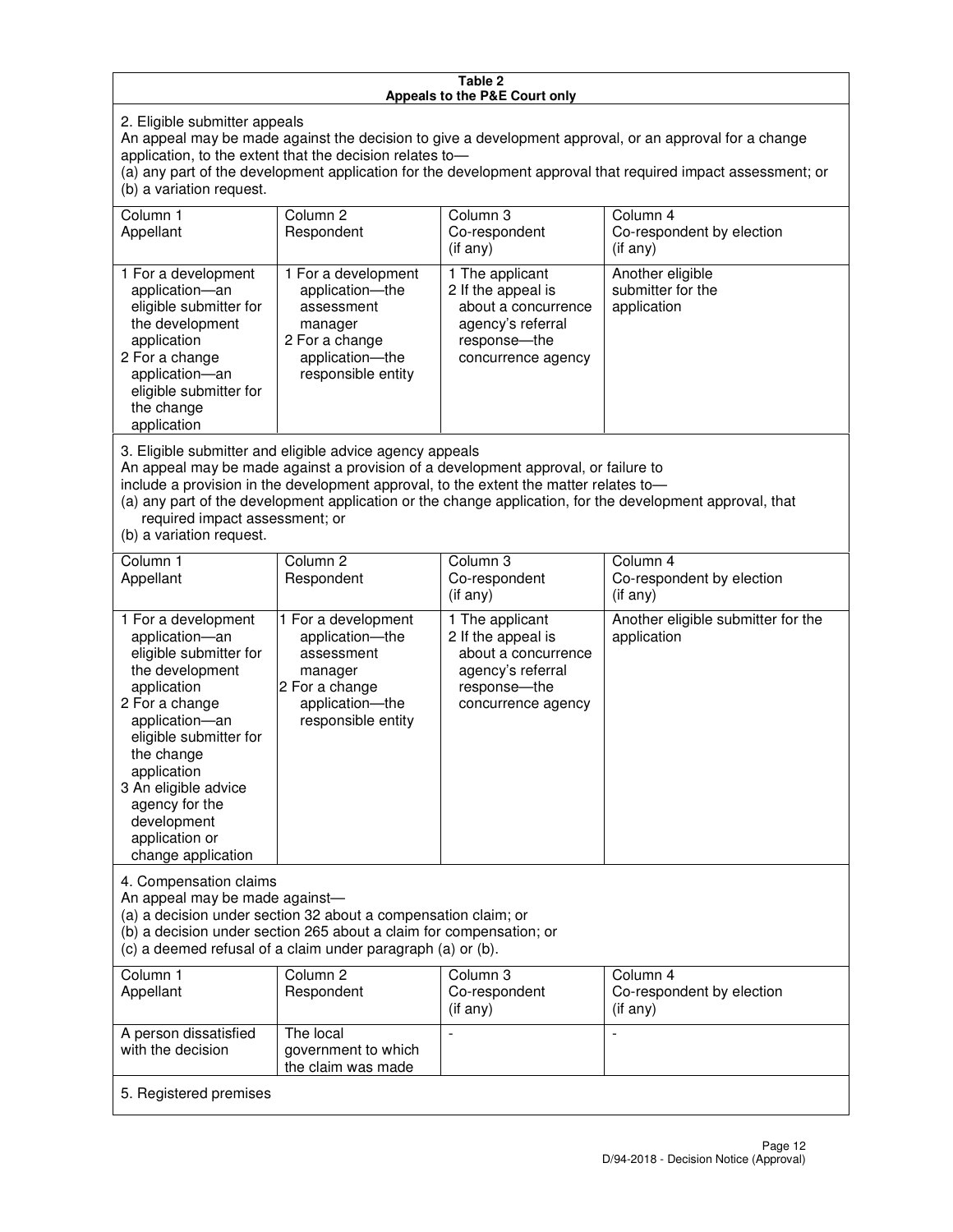| Table 2                                                                                                                                                                                                                                                                                                              |                                   |                                         |                                                                                                                                                                             |  |
|----------------------------------------------------------------------------------------------------------------------------------------------------------------------------------------------------------------------------------------------------------------------------------------------------------------------|-----------------------------------|-----------------------------------------|-----------------------------------------------------------------------------------------------------------------------------------------------------------------------------|--|
| Appeals to the P&E Court only<br>An appeal may be made against a decision of the Minister under chapter 7, part 4.                                                                                                                                                                                                   |                                   |                                         |                                                                                                                                                                             |  |
| Column 1                                                                                                                                                                                                                                                                                                             | Column <sub>2</sub>               | Column <sub>3</sub>                     | Column 4                                                                                                                                                                    |  |
| Appellant                                                                                                                                                                                                                                                                                                            | Respondent                        | Co-respondent<br>(if any)               | Co-respondent by election<br>(if any)                                                                                                                                       |  |
| 1 A person given a<br>decision notice about<br>the decision<br>2 If the decision is to<br>register premises or<br>renew the<br>registration of<br>premises-an owner<br>or occupier of<br>premises in the<br>affected area for the<br>registered premises<br>who is dissatisfied<br>with the decision                 | <b>The Minister</b>               | ÷,                                      | If an owner or occupier starts the<br>appeal – the owner of the<br>registered premises                                                                                      |  |
| 6. Local laws<br>An appeal may be made against a decision of a local government, or conditions applied,<br>under a local law about-<br>(a) the use of premises, other than a use that is the natural and ordinary consequence of prohibited<br>development; or<br>(b) the erection of a building or other structure. |                                   |                                         |                                                                                                                                                                             |  |
| Column 1<br>Appellant                                                                                                                                                                                                                                                                                                | Column 2<br>Respondent            | Column 3<br>Co-respondent<br>(if any)   | Column 4<br>Co-respondent by election<br>(if any)                                                                                                                           |  |
| A person who-<br>(a) applied for the<br>decision; and<br>(b) is dissatisfied with<br>the decision or<br>conditions.                                                                                                                                                                                                  | The local government              |                                         |                                                                                                                                                                             |  |
|                                                                                                                                                                                                                                                                                                                      |                                   | Table 3<br>Appeals to the tribunal only |                                                                                                                                                                             |  |
| 1. Building advisory agency appeals<br>An appeal may be made against giving a development approval for building work to the extent the building<br>work required code assessment against the building assessment provisions.                                                                                         |                                   |                                         |                                                                                                                                                                             |  |
| Column 1<br>Appellant                                                                                                                                                                                                                                                                                                | Column <sub>2</sub><br>Respondent | Column 3<br>Co-respondent<br>(if any)   | Column 4<br>Co-respondent by election<br>(if any)                                                                                                                           |  |
| A building advisory<br>agency for the<br>development application<br>related to the approval                                                                                                                                                                                                                          | The assessment<br>manager         | The applicant                           | 1 A concurrence agency for the<br>development application<br>related to the approval<br>2 A private certifier for the<br>development application<br>related to the approval |  |
| 3. Certain decisions under the Building Act and the Plumbing and Drainage Act<br>An appeal may be made against a decision under-<br>(a) the Building Act, other than a decision made by the Queensland Building and Construction Commission; or<br>(b) the Plumbing and Drainage Act, part 4 or 5.                   |                                   |                                         |                                                                                                                                                                             |  |
| Column 1<br>Appellant                                                                                                                                                                                                                                                                                                | Column <sub>2</sub><br>Respondent | Column 3<br>Co-respondent<br>(if any)   | Column 4<br>Co-respondent by election<br>(if any)                                                                                                                           |  |